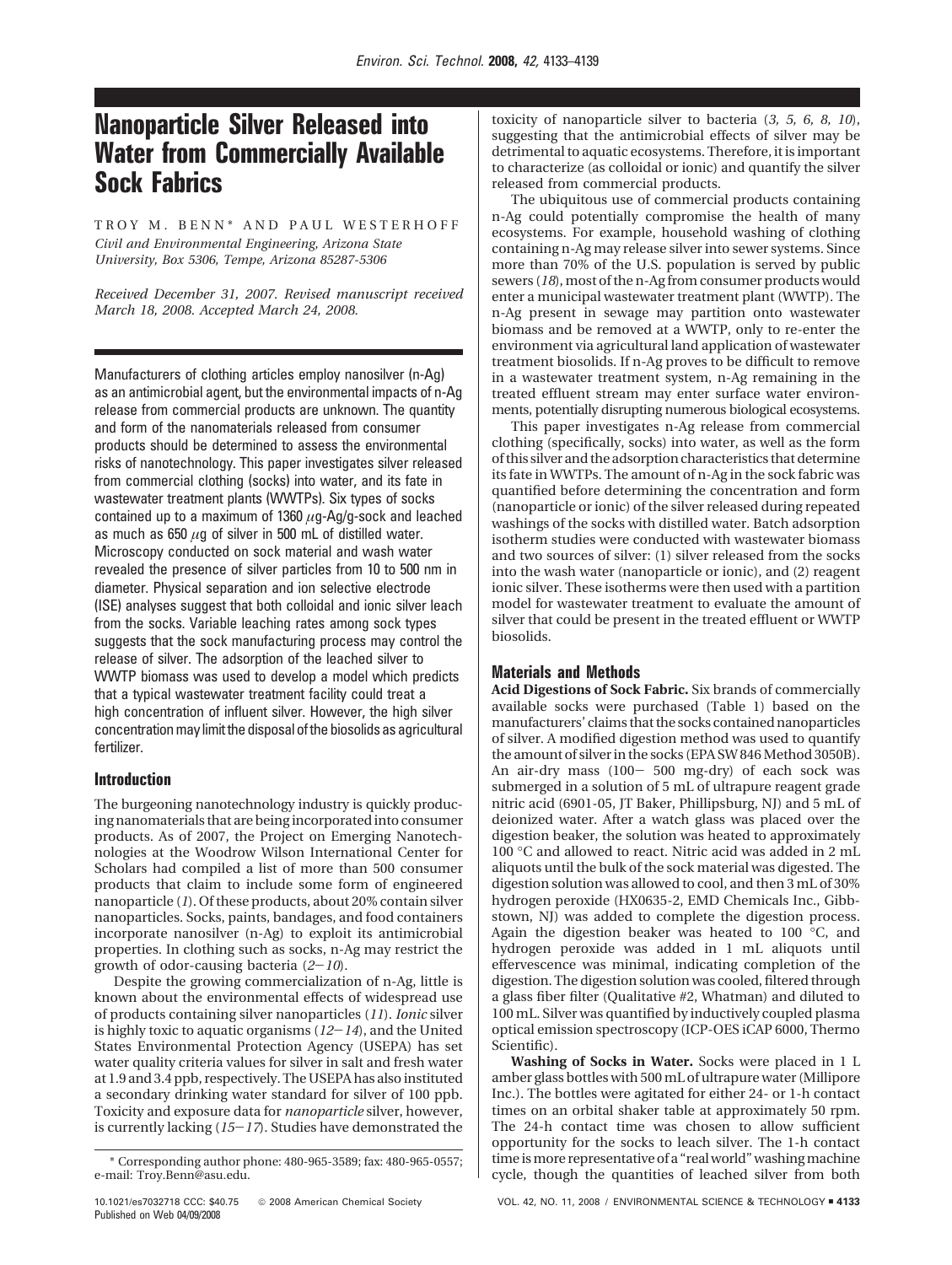## **TABLE 1**. **Sock ID/Characterization and Silver Content**

|                |                     |                                    |                   | acid digestion analysis                                           | wash analysis           |                                      |                                                                  |
|----------------|---------------------|------------------------------------|-------------------|-------------------------------------------------------------------|-------------------------|--------------------------------------|------------------------------------------------------------------|
| sample<br>ID   | sock<br>company     | description<br>(color)             | price<br>per pair | mass of silver<br>per mass of sock<br>$(\mu q \text{ Ag/g sock})$ | average sock<br>mass(q) | total silver<br>in sock<br>$(\mu g)$ | cumulative silver<br>released after 4 24-h<br>washings $(\mu g)$ |
| 1a             | Sharper Image       | lounge sock (green)                | \$2.47            | 25.8                                                              | 29.3                    | 756                                  | 836                                                              |
| 1 <sub>b</sub> | Sharper Image       | lounge sock (blue)                 | \$2.47            | 57.8                                                              | 27.3                    | 1578                                 | 1845                                                             |
| 2              | Sharper Image       | athletic (white)                   | \$1.65            | 2.1                                                               | 28.6                    | 60                                   | bdl                                                              |
| 3              | Fox River (Xstatic) | casual (black)                     | \$13              | 1358.3                                                            | 23.0                    | 31,241                               | 165                                                              |
| 4              | Arctic Shield (E47) | over-the-calf boot<br>sock (green) | \$14              | 35.9                                                              | 58.6                    | 2104                                 | bdl                                                              |
| 5              | Zensah              | basketball (black)                 | \$13              | bdl                                                               | 24.2                    | bdl                                  | bdl                                                              |
| 6              | AgActive London     | casual (black)                     | £6.99             | 0.9                                                               | 21.9                    | 20                                   | 19                                                               |

contact time experiments are comparable. After the specified contact time, the socks were removed, excess water was wrung out into the glass bottle, and the socks were placed in new bottles for the next washing. Each brand of sock was washed at least 3 consecutive times for either 1 or 24 hours. All 1 L glass bottles were acid washed with 10% HCl (HX0603- 3, EMD, Gibbstown, NJ) or 10% HNO3, triple rinsed with distilled water, and air-dried prior to use.

One brand of sock (1b) was washed with City of Tempe tap water (conductance ∼1000 *µ*mhos/cm) using the above procedure and a single 24-h contact time. This was done for comparison with socks washed in ultrapure water.

The effect of detergents on silver released from socks into domestic wastewaters was not addressed in this research. Although it is acknowledged that most people use soaps when washing their clothes, the goal of this study was to obtain data on the interaction of n-Ag from socks with distilled and tap water. Additional research is required to identify the effect of detergents on the quantity and form of silver released from socks into domestic wastewater streams.

**Separation of Nanoparticle and Ionic Silver Species.** Three approaches were employed to separate the nanoparticle form of silver from ionic silver and to quantify both forms. First, washwater samples were centrifuged at 15 000 rpm  $(F = 24\,900g)$  for 20 min, but this procedure did not remove all colloidal silver from suspension. Second, the silver in the washwater samples was size-separated using membrane filters (Pall) of 0.4, 0.1, and 0.02 *µ*m pore diameter in either a 25 mm syringe filter or a 45 mm vacuum pump apparatus. The 0.4 *µ*m filter cleared extraneous material from clogging the smaller-pored filters. The 0.02 *µ*m filter is the smallest pore size commercially available for a syringe filter apparatus and can be used as a rough estimate for a threshold between ionic and nanoparticle silver. Third, a silver ion specific electrode (ISE) (Accumet Silver/Sulfide, Fisher) was used in combination with a pH/mV meter (Φ 250 series, Beckman) to measure free  $Ag<sup>+</sup>$  ions of the unfiltered 1-h washes of socks 1b and 3.

**Scanning and Transmission Electron Microscopy Analyses.** Scanning electron microscopy (FEI XL30 EFSEM with EDX capabilities) and transmission electron microscopy (JEOL JEM-2010F TEM/STEM with EDX capabilities) were used to confirm the presence of silver nanoparticles in the sock material and in the washwater samples, respectively. The sock material was ashed at 550 °C in a programmable muffle furnace (Fisher Scientific), then prepared on an SEM stub. Two methods of stub preparation were used: (1) the ashed sock material was lightly dusted onto the carbon tape of the SEM stub surface, and (2) the ashed sock material was suspended in distilled water and subsequently evaporated in droplets onto the carbon tape of the SEM stub. Energydispersive X-ray analysis (EDX) was used to confirm the elemental presence of silver in the electron micrographs.

For TEM imaging, the sock washwater was first evaporated to concentrate the nanoparticles, thus increasing the probability of identifying them on the TEM stub. Drops of the concentrated sock washwater were then evaporated on the TEM stub for analysis. EDX was used to confirm the presence of silver in the micrographs.

**Adsorption Experiments with Wastewater Biomass.** Batch adsorption isotherms quantified the potential removal of silver (nanoparticle and ionic, combined) from the washwater by wastewater treatment system biomass (activated sludge). Isotherm studies were conducted on two types of silver-containing water solutions: the sock washwaters and a reagent ionic silver solution. The latter was prepared using a plasma standard solution of Ag<sup>+</sup> (1000 ppm Ag<sup>+</sup>, 5%) HNO3, Cat. no. PAGN-100, Manchester, NH) and distilled water.

Wastewater biomass for theisotherm studies was collected and prepared in two ways. First, biomass was sampled from a bench-scale reactor. This reactor was conditioned with return activated sludge (RAS) from a local WWTP and operated without wasting of biosolids (i.e., long sludge age). Second, a fresh sample of biomass was collected from the RAS line of a local wastewater treatment facility. A 5 mM NaHCO<sub>3</sub> solution was used to rinse the biomass before spiking it into the batch isotherm experiments.

For each batch sample in the isotherm test, 40 mL of the silver solution of interest was spiked with a dose of the biomass stock solution, and the sample was diluted up to 50 mL with ultrapure water. The initial silver concentrations in the batch experiments ranged from 60 to 500 ppb. Doses between 0.5 and 6 mL  $(0.17-2.23 \text{ mg of dry biomass})$  of the biomass stock solution were used in the samples.

All experiments were conducted within a pH range of 5.8-7.4. The pH values of the experiments using sock washwater were not adjusted. However, the ionic silver stock solution experiment was adjusted from pH 3.5 to pH 6.1 using 1 N NaOH (7708, Mallinckrodt, Paris, KY). The samples were allowed to mix on a shaker table at 45 rpm for 1 h of contact time, making these quasi-equilibrium experiments, allowing ample time for adsorption to take place while limiting the time for the biomass to produce additional surface area for adsorption. Then they were filtered through a 0.4 or 0.45  $\mu$ m membrane filter (Pall) to remove any suspended biosolids. The filtrate was then analyzed for total silver by ICP-OES.

## **Results**

**Quantification of Silver in Sock Material and SEM Confirmation of Nanoparticle Size.** Acid digestion of the sock material indicated that 5 of the 6 types of socks contained detectable levels of silver ranging from 2 to 1360 *µ*g-Ag/gsock (Table 1). SEM confirmed the presence of silver nanoparticles in socks 1a, 3, and 4 (not shown). Figures 1 and 2 show SEM/EDX images of representative samples from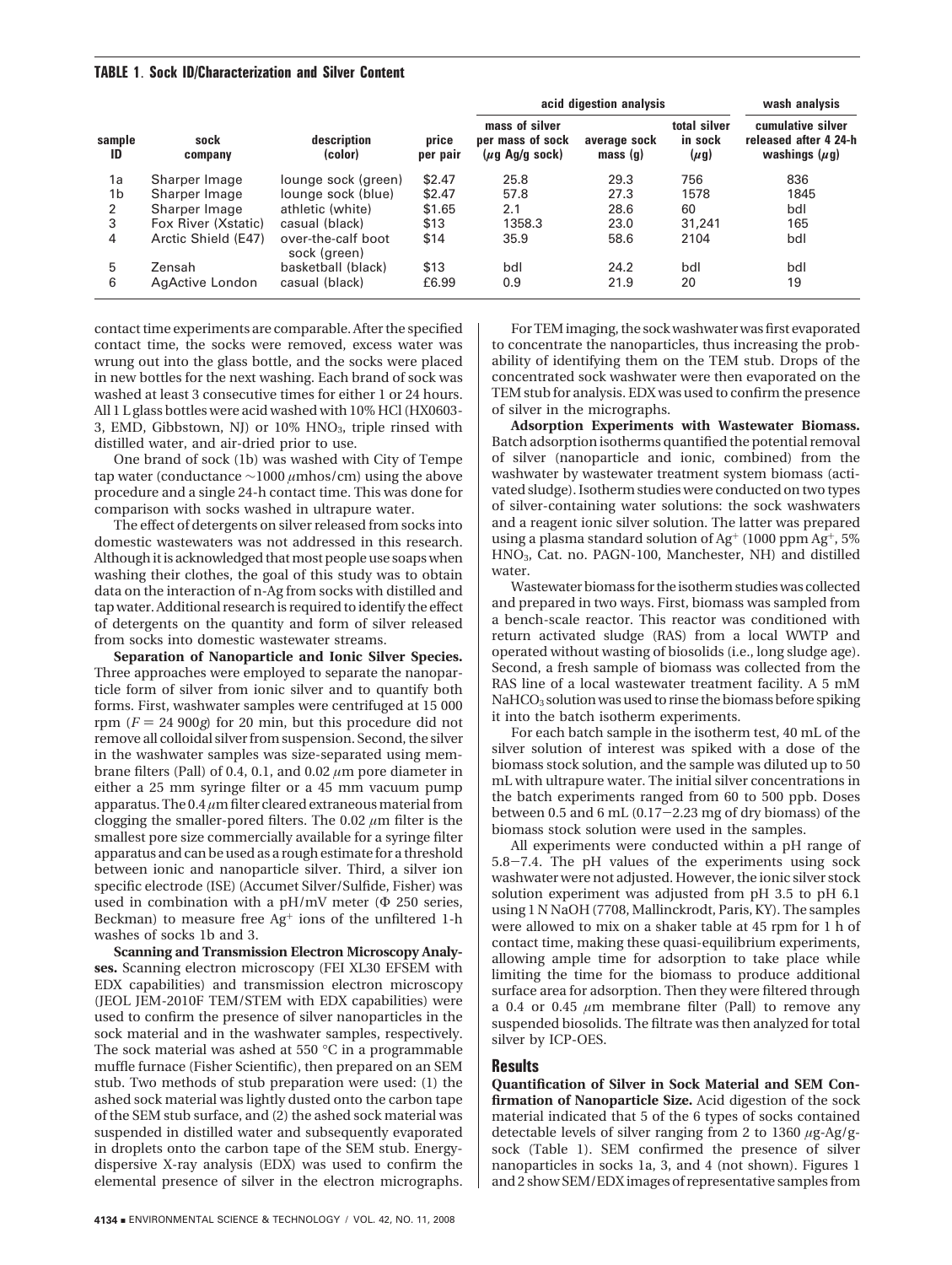

**FIGURE 1. SEM image of ashed sock 3 material showing spherical silver particles on the order of 100 nm in diameter. Inset: Representative EDX analysis of the spherical silver particles marked with white arrows.**



**FIGURE 2. SEM image of ashed sock 1a material showing agglomerated silver nanoparticles. Inset: Representative EDX analysis of points within the mass confirms a majority of silver particles. The carbon peak is attributed to residual sock fabric and/or the carbon tape used to mount the sample.**

socks 3 and 1a, respectively, after ashing. The carbon and oxygen peaks of the EDX analyses can be attributed to the surrounding residual sock material and/or the carbon tape used for SEM stub preparation. Particles of elemental silver

with diameters of 100-500 nm exist within the three types of socks. The silver particles in sock 1a do not appear nearly spherical like those of sock 3, but are irregularly shaped and much smaller (<100 nm). Although the melting point of pure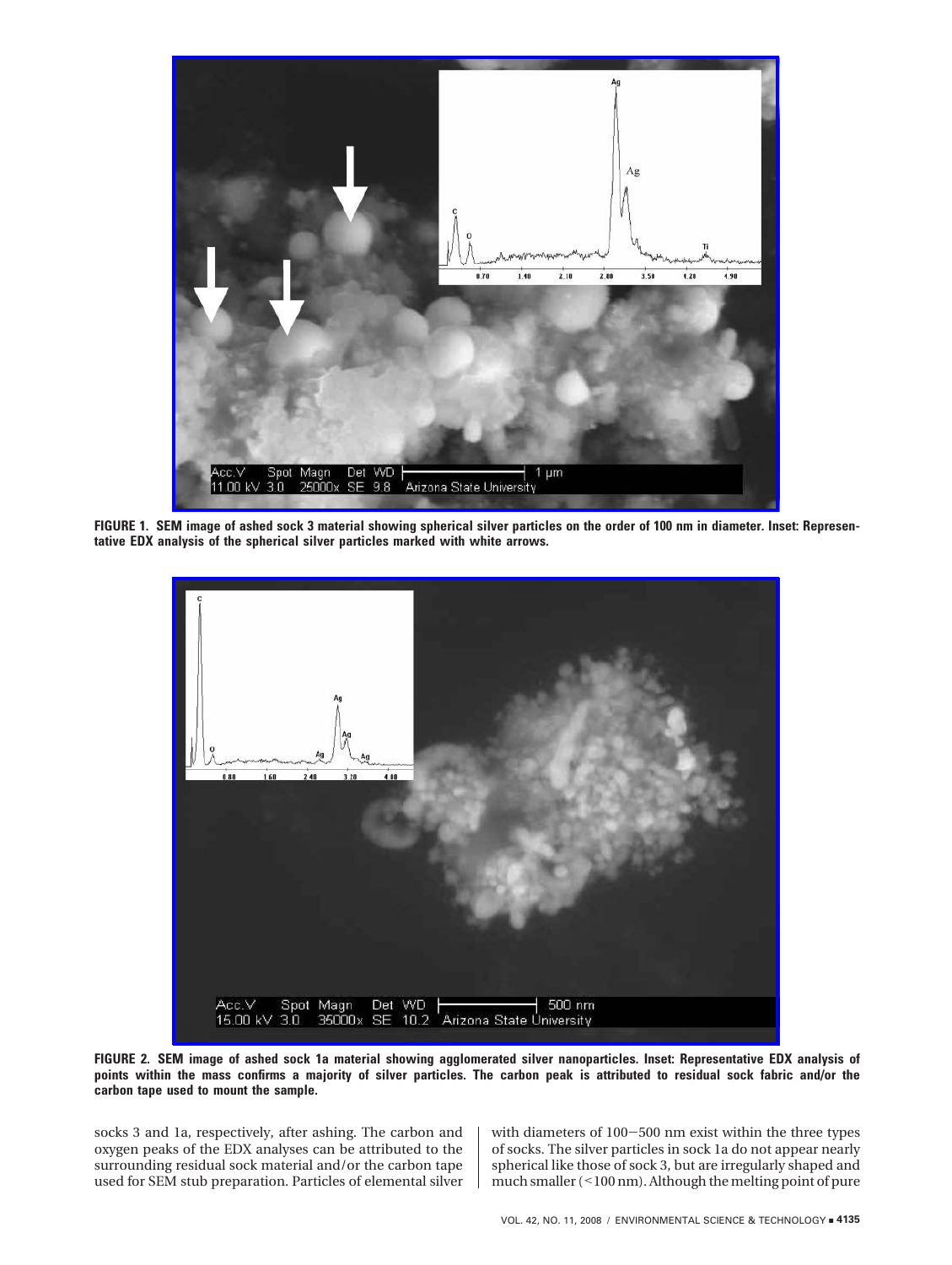

**FIGURE 3. Cumulative mass of silver released from three sock types (four socks total) into four consecutive 24-h washings in distilled water.**

silver is 962 °C, the ashing of the sock material at 550 °C may have sintered smaller n-Ag particles into larger diameter spheres. However, this preparatory step was necessary to remove the bulk of the sock fabric to obtain a clear image of the n-Ag.

**Release of Silver into Washwater.** Three of the six sock sample types (1a and 1b, 3, 6) detectably leached silver into the ultrapure wash water (1- or 24-h contact time). Figure 3 presents the cumulative mass of silver released during four sequential 24-h washes of the four sock samples. Silver was steadily released throughout the washes. Socks 1b and 3 were still releasing significant amounts of silver after four washes, whereas socks 1a and 6 had leached almost all of their silver by the fourth wash. The silver content in the 500 mL washwaters ranged from 3 to 1300 ppb (1.5-<sup>650</sup> *<sup>µ</sup>*g of silver). The 24-h wash simulations leached comparable (i.e., same order of magnitude) silver amounts as 1-h wash simulations. After three washes, two socks of 1b leached a total of 1245 and 1020 *µ*g during the 24-h (Figure 3) and 1-h washes (Table 2), respectively. Similarly, two socks of 3 leached 100 and 390 *µ*gin the 24-h (Figure 3) and 1-h washes (Table 2), respectively.

A comparison of socks based on the amount of silver leached relative to the silver content of the sock (Table 1) suggests that fundamental differences in the manufacturing processes of the socks control the amount of silver that is released into the washwater. For example, socks 3 and 4 contained relatively large amounts of silver (31 242 and 2105  $\mu$ g, respectively), yet released only small percentages (<1%) of their total silver into the wash water, while socks 1a, 1b, and 6 released nearly 100% of their silver content in four consecutive washes. Additionally, the socks release their silver into the washwater at different rates. Socks 1 and 6 released the most silver during the second wash, while sock 3 steadily increased its release of silver throughout subsequent washes. These data would suggest that the various sock types have different longevities in which the silver continues to function as an antimicrobial agent. For example, because most of the silver, if not all, contained in socks 1a and 1b is leached in the first four washes, one might assume that these socks would not perform as well as socks 3 and 4 at preventing odor-causing bacteria growth.

A fresh sock 1b sample was washed once with City of Tempe tap water (*19*) (conductance ∼1000 *µ*mhos/cm) for 24 h to investigate the effect of water quality on the release of silver from the sock. The potential of water to corrode metals is related to many water quality parameters, but in general, as buffering capacity and alkalinity increase, water corrosivity decreases (*20*). After one wash, sock 1b had released 15 *µ*g of silver into the tap water as compared to 155 *µ*g of silver released into the ultrapure water (Figure 3). This result may indicate that tap water is less aggressive than ultrapure water at stripping silver from the sock fabric. Therefore, these experiments in ultrapure water may be an overestimate of the amount of silver that could be leached into domestic wastewater streams. The silver in the tap water solution could not be characterized as nanoparticle or ionic because of interferences with the ISE and the probable formation of silver salts during SEM/TEM sample preparation.

**Silver Characterization of the SockWash Solutions.**TEM and EDX analysis of the colloids in the wash water of sock 1a (Figure 4) indicated the presence of silver material with diameters from one to a few hundred nm. These particles are in the same size range and are irregularly shaped like the particles in the SEM image of the sock 1a material. Thus, at least some of the n-Ag is released into the washwater as nanoparticles; not just as dissolved ionic silver.

Table 2 summarizes the colloidal and ionic characterization of the silver leached into the washwaters. Very little silver was separated by filtration into the size range of  $20-100$ nm. For sock 1b, about 70-90% of the silver was characterized as ionic by the ISE depending on the number of washings, which suggests that 75-<sup>100</sup> *<sup>µ</sup>*g/L of n-Ag may be present in the washwaters. Therefore, it should not be assumed that all of the silver initially released from socks is in the dissolved ionic form.

The first wash of sock 3 released nearly all silver as colloidal, as confirmed by the agreement of the filtration and ISE data. Subsequent washes of sock 3 contained increasing amounts of ionic silver. Thus, the ultrapure water in which these experiments were conducted may be corrosive. In experiments using commercial n-Ag (Aldrich) in ultrapure water, the ionic silver in solution increased over time as measured by ISE. This suggests that n-Ag is oxidized into a dissolved ionic form when subjected to prolonged exposure in water.

**Partitioning of Ionic and Nanoparticle Silver to Wastewater Biomass.** Quasi-equilibrium batch adsorption isotherm experiments were conducted using various sock wash solutions or reagent ionic Ag<sup>+</sup> solution. Silver partitioned onto the biomass and was fit with the Freundlich isotherm equation ( $q = KC^{1/n}$ ), where *C* is the equilibrium silver concentration after exposure to wastewater biomass (Figure 5). The values for the Freundlich adsorption capacity parameter, *K*, ranged from 3.4 to 17 (*µ*g-Ag/g-biomass)(L/

| TABLE 2. Nanoparticle and Ion Separation for Silver in 1-hr Washes via Filter Analysis and Ion Selective Electrode |  |  |  |  |  |  |  |
|--------------------------------------------------------------------------------------------------------------------|--|--|--|--|--|--|--|
|                                                                                                                    |  |  |  |  |  |  |  |

|                      |                                         | percent of total silver       |                               |                                |                      |  |  |  |  |
|----------------------|-----------------------------------------|-------------------------------|-------------------------------|--------------------------------|----------------------|--|--|--|--|
| sock ID              | total silver in<br>wash water $(\mu q)$ | passing 0.4<br>$\mu$ m filter | passing 0.1<br>$\mu$ m filter | passing 0.02<br>$\mu$ m filter | $[Aq^+]$<br>from ISE |  |  |  |  |
| 1b, first 1-hr wash  | 145                                     | 93                            | 93                            | 86                             | 72                   |  |  |  |  |
| 1b, second 1-hr wash | 275                                     | 98                            | 91                            | 85                             | 76                   |  |  |  |  |
| 1b, third 1-hr wash  | 600                                     | 83                            | 83                            | 81                             | 86                   |  |  |  |  |
| 3, first 1-hr wash   | 80                                      |                               |                               |                                | 5                    |  |  |  |  |
| 3, second 1-hr wash  | 160                                     | 53                            | 53                            | 53                             | 25                   |  |  |  |  |
| 3, third 1-hr wash   | 150                                     | 97                            | 90                            | 87                             | 69                   |  |  |  |  |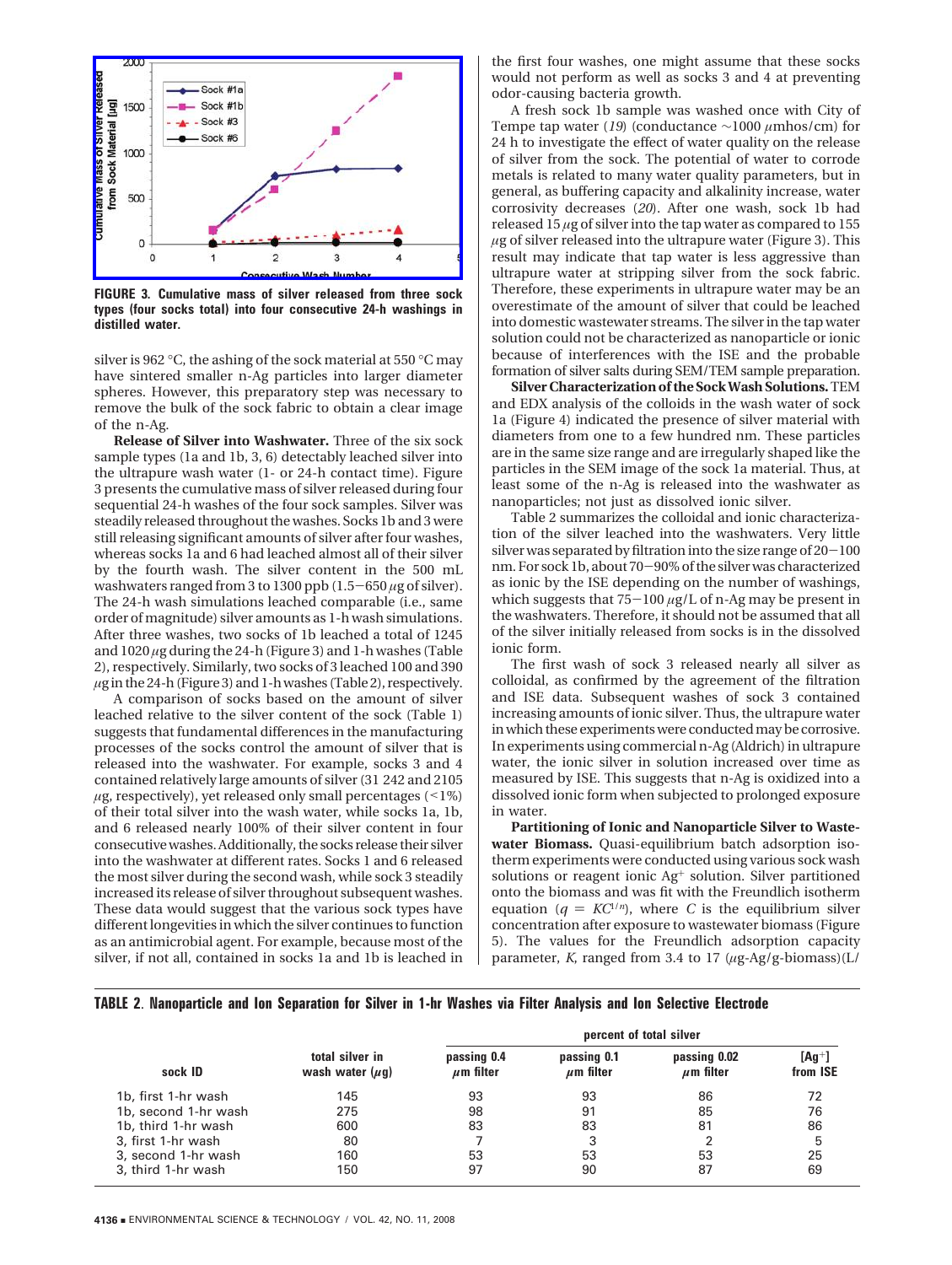

**FIGURE 4. TEM image of colloidal material from sock 1a washwater. Inset: EDX confirmation that the dark particles within the circle are predominantly silver.**



**FIGURE 5. Batch adsorption isotherms for the wash solutions of three socks (1b, 3, 1a) and an ionic silver solution (Ionic Ag). Initial silver concentrations varied from 61 to 490 ppb, and pH values ranged from 5.8 to 7.4.**

 $\mu$ g-Ag)<sup>1/*n*</sup>. The slopes of all of the isotherms are very similar, yielding an average Freundlich adsorption intensity parameter, 1/*n*, of 0.66 (unitless).

Although the presence of colloidal silver was confirmed in washwater samples, the isotherm experimental data suggest that the silver leached from the socks adsorbs to biomass in a manner similar to that of ionic silver. The isotherm of reagent ionic silver solution overlaid that of sock 1b wash water, which contained mostly Ag<sup>+</sup> based on the ISE measurement (Table 2). Sock 3 leached low percentages of Ag<sup>+</sup> in washes 1 and 2, but the isotherm experiment for this sock was conducted with washwater that had been stored for 4 weeks, possibly giving the colloidal silver time to solubilize into ionic silver. Removal of Ag<sup>+</sup> from wastewater can be attributed mainly to precipitation with chloride and

adsorption to biomass, which can be hindered by complexation with dissolved organic matter (*21*).

Two wastewater biomass preparations were used for the isotherm experiments. Figure 5 presents data for isotherms conducted with biomass from a full-scale WWTP and a laboratory-scale bioreactor, which are represented by closed and open data points, respectively. Since the isotherm studies conducted on wash water from socks 1b and 1a used fullscale WWTP and laboratory-scale biomass, respectively, the difference between the closed and open data points is most likely related to the different biomass samples. However, the difference in isotherm results could also be attributed to interactions between dye from the socks and the leached silver because socks 1b and 1a differ in color.

Although adsorption characteristics may change in real environmental matrices (i.e.,WWTP mixed liquor, municipal sewage, etc.), this adsorption data can be used to estimate the performance of a WWTP. The Freundlich isotherm nonlinear relationship was applied to the general fate model for sorption (*22*) to determine the amounts of silver contained in wastewater biomass or in treated effluent. A steady-state mass balance of a WWTP with nonlinear sorption of an adsorbate can be expressed as

$$
C = C_0 - \left(\frac{X \tau K C^{1/n}}{\theta}\right) \tag{1}
$$

where  $C$  is the effluent concentration of silver,  $C_0$  is the influent silver concentration, *K* and 1/*n* are the Freundlich adsorption parameters, and *X*,  $\tau$ , and  $\theta$  are operational parameters of a WWTP (mixed liquor suspended solids, hydraulic and solids retention time, respectively). The common values used for these model parameters are provided as Supporting Information. Figure 6 presents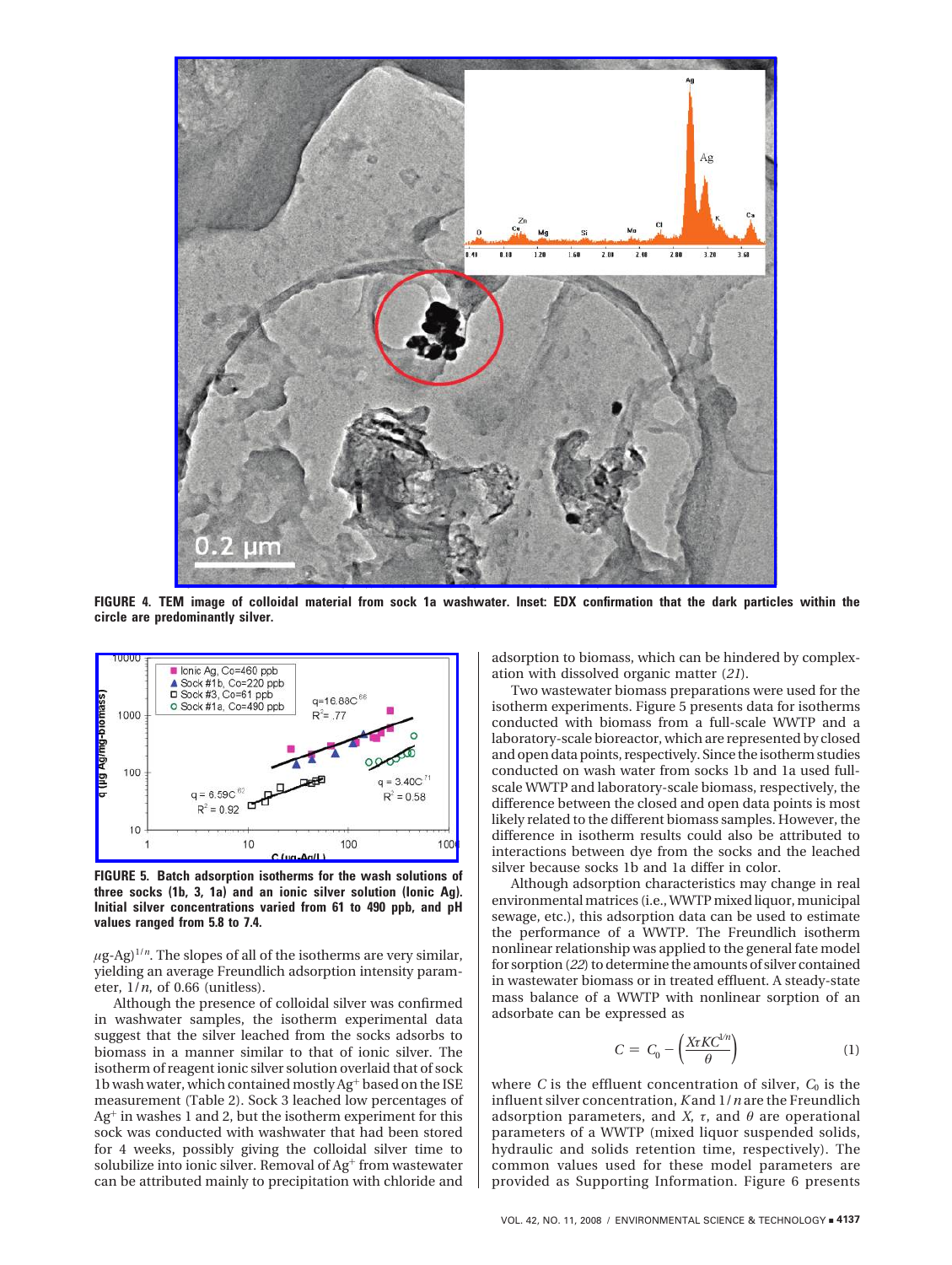

**FIGURE 6. Model results illustrating the removal of influent silver for a typical WWTP (model parameters: Freundlich** *K* **and 1/** $n = 9.0$ , 0.7;  $\tau = 0.5$  d;  $\theta = 5$  d;  $X = 2000$  mg/L). The silver **concentration in the treated effluent would exceed the USEPA salt and fresh water Criteria Maximum Concentrations (CMCs) at influent concentrations of 2900 and 4250 ppb, respectively. The concentration of silver in the waste activated sludge flow is represented by the dashed line and the secondary** *y***-axis.**

simulations of the silver concentrations exiting an activated sludge reactor using common WWTP design conditions and average values for *K* and 1/*n* (9.0 and 0.7, respectively). Using a common municipal WWTP influent silver concentration of  $5 \mu g/L$ , the model results in an effluent silver concentration of 0.01 *µ*g/L, and the wasted biosolids silver concentration is 2.8 mg-Ag/kg-biosolids. The effluent from the wastewater treatment facility would exceed the USEPA water quality criteria for salt water and fresh water at influent silver concentrations of about 2900 and 4250 ppb, respectively. These influent concentrations are 3 orders of magnitude higher than those commonly observed for municipal WWTPs (*21*). The treated effluent would not exceed the 100 ppb secondary drinking water standard for silver until the influent concentration reached approximately 45 400 ppb (not shown graphically).

Based upon the existing water quality criteria for silver, the model suggests that wastewater treatment plants are capable of removing a much higher silver load from a wastewater stream than should be reasonably expected from an increased number of consumer products containing silver nanoparticles.Model simulations were conducted by varying two WWTP operation parameters: the MLSS concentration was varied from 2000 to 4000 mg/L and the ratio of *θ*:*τ* was varied from 5 to 20. Using the 1.9 ppb salt water CMC as the maximum allowable effluent concentration, a MLSS concentration of 2000 mg/L with an *θ*:*τ* of 20 would treat an influent silver concentration of 1460 *µ*g/L. Similarly, a MLSS concentration of 4000 mg/L with an *θ*:*τ* of 5 would treat an influent silver concentration of 11 600 *µ*g/L (a table of the model results can be found in the Supporting Information). However, the concentration of silver in the biosolids is worthy of some consideration. The model suggests at an influent silver concentration of 180  $\mu$ g/L, the silver concentration in the biosolids would exceed the 5mg/L Toxicity Characteristic Leaching Procedure (TCLP) by the USEPA. An increase in consumer use of n-Ag could therefore restrict municipal wastewater treatment facilities from exporting their biosolids as fertilizer for agricultural lands.

### **Additional Implications**

New analytical techniques that distinguish between nanomaterials (metal, metal-oxide, quantum dots, etc.) and dissolved ionic species at relevant concentrations in environmental matrices are important for the advancement of nanotechnology. Methods such as capillary electrophoresis (*23*) and size-exclusion chromatography (*24*) have the potential to separate nanomaterials from ionic species, but detection methods suited for environmental matrices and relatively low concentrations are limited. With the capability to separate and quantify nanomaterials, exposure data can be obtained during ecotoxicity studies to facilitate environmental risk assessment studies. The unknown environmental risks are currently preventing scientists and the public from fully supporting the advancement of nanotechnology (*25*), but new analytical techniques can answer these questions, thus allowing nanotechnology to develop at a pace acceptable to all stakeholders.

# **Acknowledgments**

This research was supported by the National Science Foundation through the Urban Ecology Integrative Graduate Education and Research Training (IGERT) program at Arizona State University (Award Abstract 0504248) and the United States Environmental Protection Agency (Grants RD831713, RD833322). The Paul L. Busch Research Award from theWater Environment Research Foundation also provided support. We gratefully acknowledge the use of facilities within the LeRoy Eyring Center for Solid State Science and the Goldwater Environmental Laboratory at Arizona State University. The cooperation of the staff at the Mesa Wastewater Treatment Facility is also much appreciated.

## **Supporting Information Available**

WWTP model parameters and a table summarizing the multiple simulations of the model. This material is available free of charge via the Internet at http://pubs.acs.org.

## **Literature Cited**

- (1) Woodrow Wilson International Center for Scholars. Nanotechnology Consumer Product Inventory; http://www.nanotechproject.org/44; October, 2007.
- (2) Duran, N.;Marcato, P. D.; De Souza, G. I. H.; Alves, O. L.; Esposito, E. Antibacterial effect of silver nanoparticles produced by fungal process on textile fabrics and their effluent treatment.*J. Biomed. Nanotechnol.* **2007**, *3* (2), 203–208.
- (3) Kim, J. S.; Kuk, E.; Yu, K. N.; Kim, J. H.; Park, S. J.; Lee, H. J.; Kim, S. H.; Park, Y. K.; Park, Y. H.; Hwang, C. Y.; Kim, Y. K.; Lee, Y. S.; Jeong, D. H.; Cho, M. H. Antimicrobial effects of silver nanoparticles. *Nanomed.-Nanotechnol. Biol. Med.* **2007**, *3* (1), 95–101.
- (4) Lok, C. N.; Ho, C. M.; Chen, R.; He, Q. Y.; Yu, W. Y.; Sun, H.; Tam, P. K. H.; Chiu, J. F.; Che, C. M. Silver nanoparticles: partial oxidation and antibacterial activities.*J. Biol. Inorg. Chem.* **2007**, *12* (4), 527–534.
- (5) Morones, J. R.; Elechiguerra, J. L.; Camacho, A.; Holt, K.; Kouri, J. B.; Ramirez, J. T.; Yacaman, M. J. The bactericidal effect of silver nanoparticles. *Nanotechnology* **2005**, *16* (10), 2346–2353.
- (6) Panacek, A.; Kvitek, L.; Prucek, R.; Kolar, M.; Vecerova, R.; Pizurova, N.; Sharma, V. K.; Nevecna, T.; Zboril, R. Silver colloid nanoparticles: Synthesis, characterization, and their antibacterial activity. *J. Phys. Chem. B* **2006**, *110* (33), 16248–16253.
- (7) Shahverdi, A. R.; Fakhimi, A.; Shahverdi, H. R.; Minaian, S. Synthesis and effect of silver nanoparticles on the antibacterial activity of different antibiotics against *Staphylococcus aureus* and *Escherichia coli*. *Nanomed.-Nanotechnol. Biol. Med.* **2007**, *3* (2), 168–171.
- (8) Sondi, I.; Salopek-Sondi, B. Silver nanoparticles as antimicrobial agent: a case study on E-coli as a model for Gram-negative bacteria. *J. Colloid Interface Sci.* **2004**, *275* (1), 177–182.
- (9) Tian, J.; Wong, K. K. Y.; Ho, C. M.; Lok, C. N.; Yu, W. Y.; Che, C. M.; Chiu, J. F.; Tam, P. K. H. Topical delivery of silver nanoparticles promotes wound healing. *Chemmedchem* **2007**, *2* (1), 129–136.
- (10) Yoon, K. Y.; Byeon, J. H.; Park, J. H.; Hwang, J. Susceptibility constants of *Escherichia coli* and *Bacillus subtilis* to silver and copper nanoparticles. *Sci. Total Environ.* **<sup>2007</sup>**, *<sup>373</sup>* (2-3), 572– 575.
- (11) Morris, J.; Willis, J. *U.S. Environmental Protection Agency Nanotechnology White Paper*; U.S. Environmental Protection Agency: Washington, DC, February, 2007.